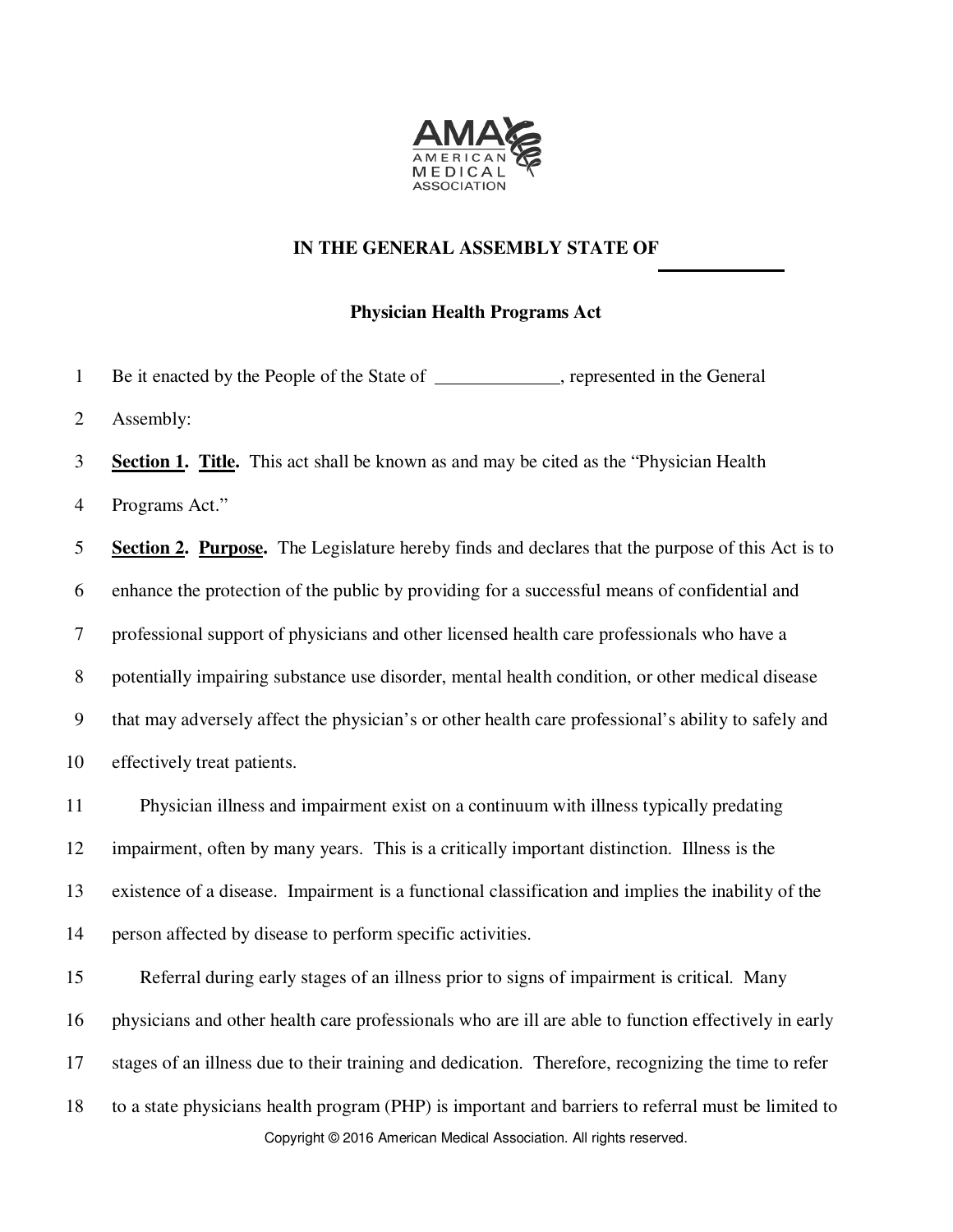1 allow a physician to come forward safely without fear of retribution. Even if illness progresses 2 to impairment, treatment usually results in disease, remission, recovery and restoration of 3 function. PHPs are then in a position to monitor stability and continuing progress in recovery. 4 The AMA supports a system that supports referral to PHPs and mitigation of barriers to that

5 referral process.

6 **Section 3. Background.** In 1974, the American Medical Association (AMA) acknowledged 7 physician impairment from alcoholism and drug dependence occurs and recognized alcoholism 8 and addiction as illnesses. With the advice and consent of the AMA and the Federation of State 9 Medical Boards (FSMB), plans were launched for the development of therapeutic alternatives in 10 lieu of automatic discipline of physicians who needed assistance. By 1980, all but three medical 11 societies in the United States had authorized or implemented PHPs. In 1985, the AMA 12 published its *Model Impaired Physician Treatment Act.* This Physician Health Program Act is to 13 serve as an update to the 1985 *Model Impaired Physician Treatment Act*. 14 The AMA and PHPs support confidential and compassionate care for all people, including 15 physicians suffering from a substance use disorder, mental health condition, other medical 16 disease or other potentially impairing conditions. The AMA advocates for protecting the privacy 17 and confidentiality of a physician's health and treatment history, including participation in a 18 PHP. 19 [DRAFTING NOTE: Different relationships exist between state licensing boards and PHPs. 20 Most PHPs are independent non-profit entities, and some are affiliated with the state medical 21 association. Others may be programs or departments of the state licensing boards. Many PHPs 22 have written agreements with their state licensing board to define this relationship.]

23 When confidentiality is endorsed and assured by PHPs and licensure boards, the AMA

Copyright © 2016 American Medical Association. All rights reserved. 24 believes that physicians with potentially impairing conditions are more likely to come forward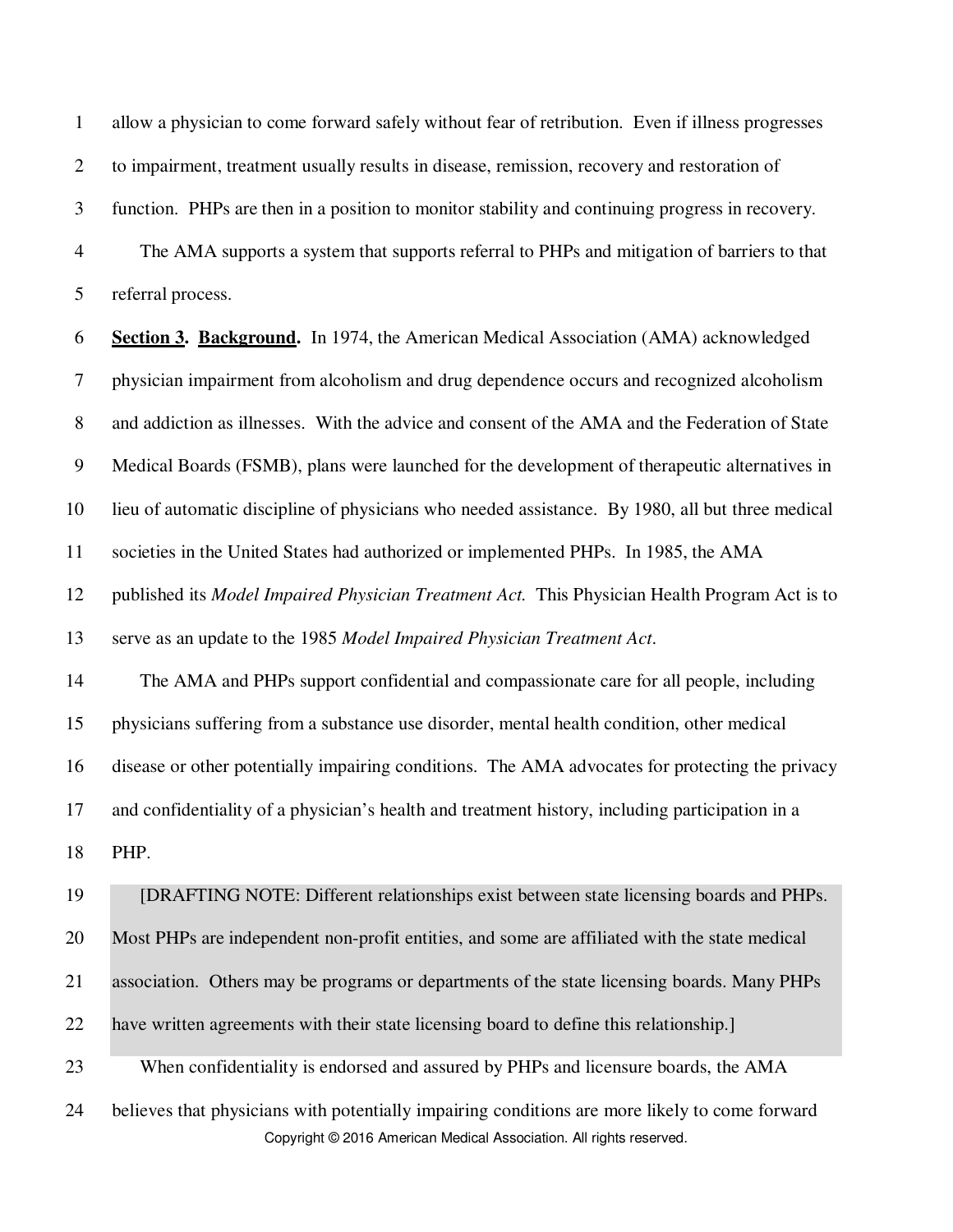| $\mathbf{1}$   | and utilize PHP services earlier. This reduces the likelihood of the illness progressing to                                                                    |
|----------------|----------------------------------------------------------------------------------------------------------------------------------------------------------------|
| $\overline{2}$ | functional impairment, and promotes patient safety.                                                                                                            |
| 3              | The treatment of physicians and other licensed health care professionals occurs with the                                                                       |
| $\overline{4}$ | knowledge that:                                                                                                                                                |
| 5              | (1) Substance use disorder, mental health condition, or other medical disease and                                                                              |
| 6              | potentially impairing conditions can be chronic, relapsing disorders; and                                                                                      |
| 7              | (2) Without appropriate treatment and ongoing support, individual health and public                                                                            |
| 8              | safety may be at risk.                                                                                                                                         |
| 9              | Appropriate coordination of the effective detection, evaluation and treatment of these                                                                         |
| 10             | physicians at PHPs and treatment programs, experienced with the treatment of professionals in                                                                  |
| 11             | safety sensitive employment, will ultimately enhance the health of the provider and better protect                                                             |
| 12             | the public. The PHP model facilitates early detection and appropriate management of behavior                                                                   |
| 13             | indicative of the potential for relapse and relapse itself.                                                                                                    |
| 14             | <b>Section 4. Basic Principles.</b>                                                                                                                            |
| 15             | (1) The AMA recognizes that relationships built upon the principles of communication,                                                                          |
| 16             | collaboration, accountability and transparency are most effective in improving the health                                                                      |
| 17             | and wellbeing of physicians.                                                                                                                                   |
| 18             | (2) In the general population, substance use disorders, mental health conditions, or other                                                                     |
| 19             | medical diseases are common. More than 10 percent of Americans will develop a                                                                                  |
| 20             | substance use disorder in their lifetime, representing over 30 million people.                                                                                 |
| 21             | (3) The AMA supports the early detection, evaluation and treatment of physicians and other                                                                     |
| 22             | licensed healthcare professionals suffering from a substance use disorder, mental health                                                                       |
| 23             | condition, or other medical disease or potentially impairing conditions. Appropriate                                                                           |
| 24             | evaluation and treatment of these physicians at programs experienced with the treatment<br>Copyright © 2016 American Medical Association. All rights reserved. |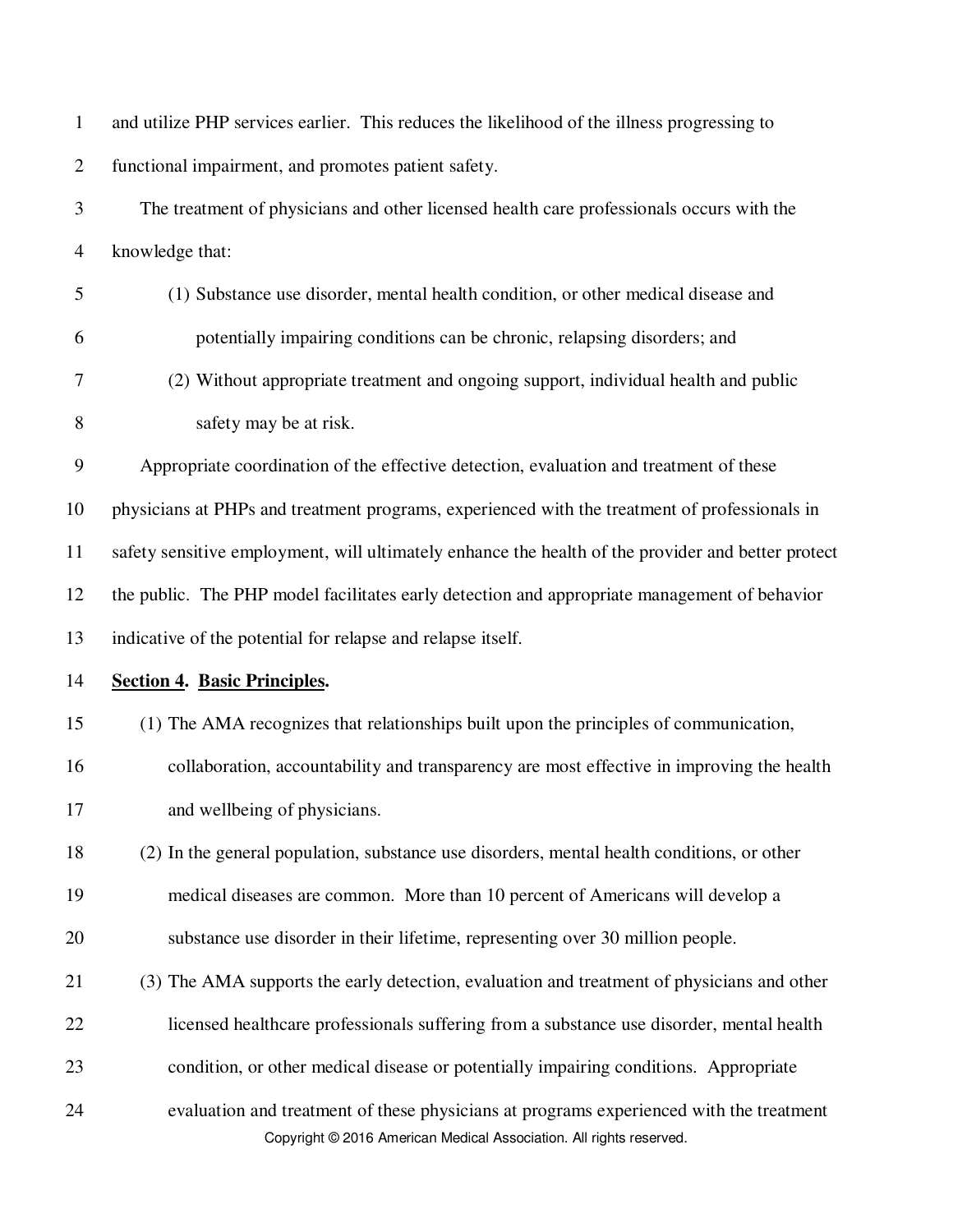1 of professionals in a safety sensitive environment will ultimately enhance the health of 2 the provider and better protect the public.

- 3 (4) The AMA strongly opposes discrimination of physicians during licensing, employment, 4 credentialing or at any time, based on a history of substance use disorder, mental health 5 condition, or other medical disease.
- 6 (5) The AMA supports the use of PHP services, whenever possible, in lieu of disciplinary 7 action. When PHP services are not used, it is less likely that physicians will receive early 8 intervention and appropriate treatment. It is well-known that illness often predates 9 impairment by a period of years. The AMA believes earlier intervention in potentially
- 10 impairing illness to be more efficacious than intervention in later stages of disease.
- 11 (6) The AMA believes privacy and confidentiality of a physician's health and treatment
- 12 history must be paramount in the relationships between PHPs, and ill physicians and
- 13 other licensed health care professionals to allow those in need of help to come forward
- 14 without fear of punishment, disciplinary action, embarrassment, or professional isolation.
- 15 Confidentiality enhances the opportunity for recovery, is an incentive to participate in
- 16 early intervention. The AMA understands healthy professionals lead to healthy patients.
- 17 (7) The AMA recognizes the specific rules and regulations vary from state to state and health 18 care providers and/or physicians may have obligations to report a physician to their
- 19 respective medical board in such instances when impairment exists.
- 20 (8) The AMA believes adequate funding of PHPs is paramount in the provision of PHP 21 services. This funding provides long-term availability and viability of a cost-effective 22 PHP process to the mutual benefit of the public and ill professionals themselves.
- 23

24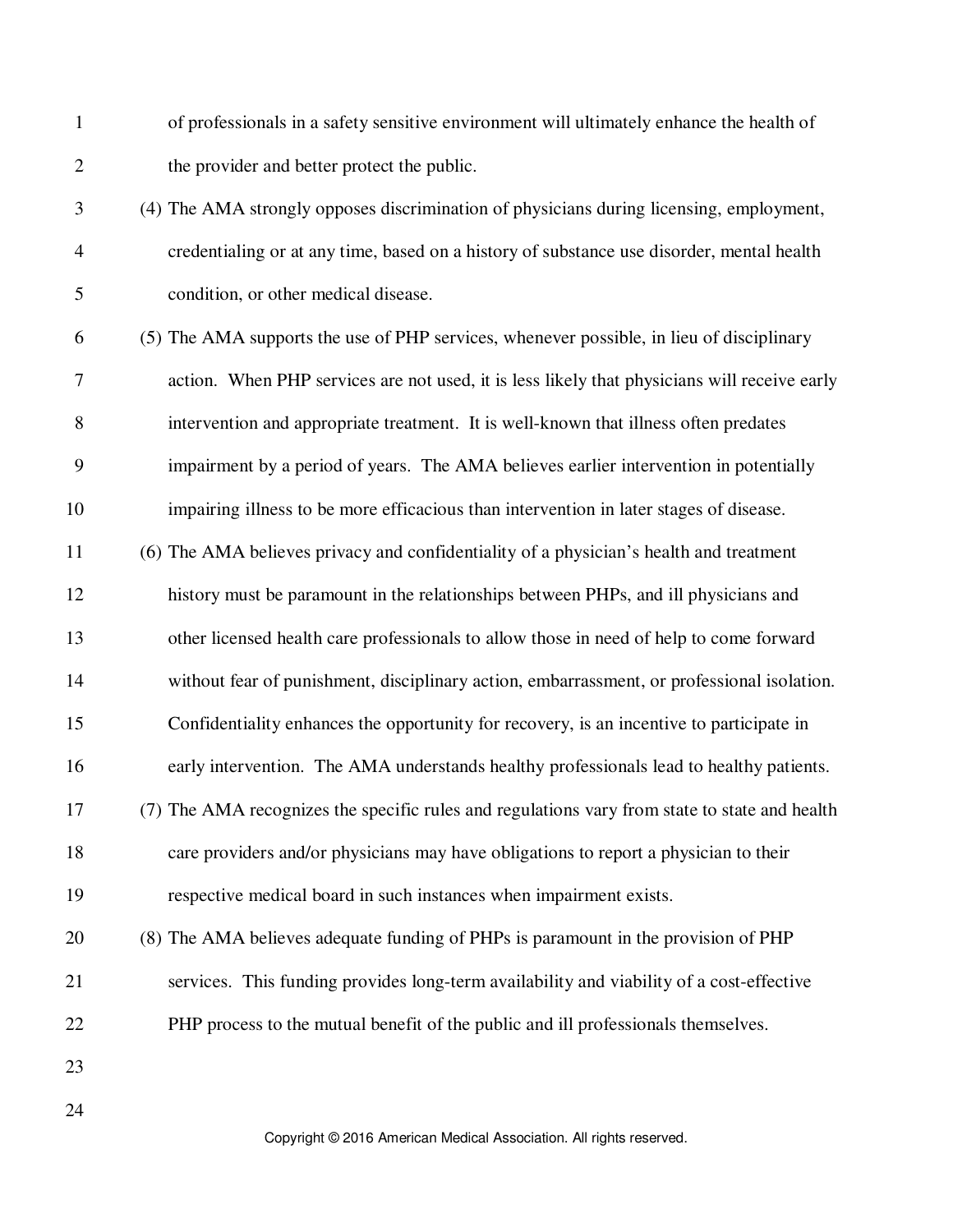## 1 **Section 5. Findings.**

| $\mathbf{2}$   | (a) Physicians and other health care professionals who have received assistance and guidance |
|----------------|----------------------------------------------------------------------------------------------|
| 3              | for a potentially impairing condition under the auspices of a PHP provide excellent care;    |
| $\overline{4}$ | (b) Effective, confidential PHPs help reduce the stigma associated with having an alcohol,   |
| 5              | prescription drug or other substance use disorder, a mental or behavioral health condition,  |
| 6              | or other medical disease or condition, which often serves as a barrier for a person to       |
| $\tau$         | acknowledge that he or she needs evaluation and/or treatment;                                |
| $8\,$          | (c) Effective PHPs have confidential referral, evaluation and/or treatment protocols to help |
| 9              | ensure that physicians and other health care professionals who need treatment can receive    |
| 10             | it without fear of reflexive professional sanction as long as they remain compliant with     |
| 11             | the PHP and associated treatment and remain in good standing with their professional         |
| 12             | licensing board;                                                                             |
| 13             | (d) Effective PHPs help ensure the integrity of the health care professions, enhance patient |
| 14             | safety and provide a reliable, cost-effective way to assist licensing boards appropriately   |
| 15             | balance the needs of the state with the needs of the health care professional;               |
| 16             | (e) Effective PHPs rely on clinical guidelines and treatment protocols from the American     |
| 17             | Society of Addiction Medicine, American Academy of Addiction Psychiatry, American            |
| 18             | Psychiatric Association, the Federation of State Physician Health Programs, and other        |
| 19             | organizations with expertise in directing care to health care professionals;                 |
| 20             | (f) Many PHPs today rely on third-party institutions which may not provide important         |
| 21             | privacy and confidentiality protections, including confidentiality of referral, patient      |
| 22             | records and more. This privacy enabled through PHP participation has become the              |
| 23             | hallmark of effective physician health programs;                                             |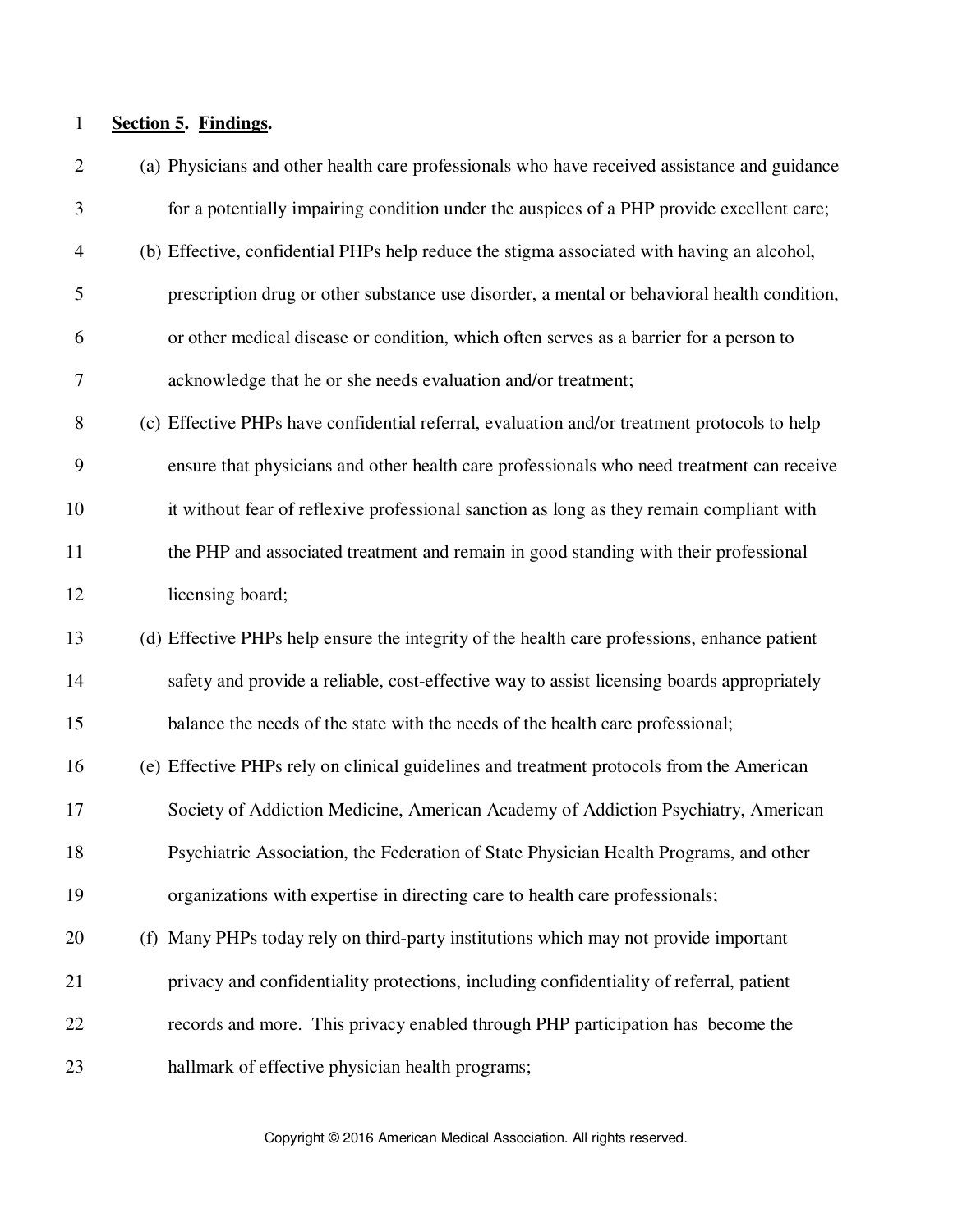| $\mathbf{1}$   | Many PHP services ae limited by inadequate funding, which limits the ability to sustain<br>(g) |  |
|----------------|------------------------------------------------------------------------------------------------|--|
| $\mathbf{2}$   | and expand scope of services to help physicians and other health care professionals.           |  |
| 3              | Section 6. Definitions.                                                                        |  |
| $\overline{4}$ | (a) "Board" shall mean the state professional licensing board governing physicians and other   |  |
| 5              | licensed professionals.                                                                        |  |
| 6              | [Drafting note: states may wish to add additional state licensing boards depending on the      |  |
| 7              | populations served by the physician health program.]                                           |  |
| 8              | (b) "Mental health disorder" shall mean a syndrome characterized by a clinically significant   |  |
| 9              | disturbance in an individual's cognition, emotion regulation, or behavior that reflects a      |  |
| 10             | dysfunction in the psychological, biological, or developmental processes underlying            |  |
| 11             | mental functioning. Mental disorders are usually associated with significant distress or       |  |
| 12             | disability in social, occupational, or other important activities. (See DSM-V)                 |  |
| 13             | (c) "Professional incompetence" shall mean a finding by the Board that a physician or other    |  |
| 14             | health care professional has failed to perform his or her professional obligations with        |  |
| 15             | reasonable skill or safety as required by the Board.                                           |  |
| 16             | (d) "Substance use disorder" shall mean a medical disease in which the essential feature is a  |  |
| 17             | cluster of cogitative, behavioral, and physiological symptoms indicating that the              |  |
| 18             | individual continues using the substance despite significant substance-related problems.       |  |
| 19             | (See DSM-V).                                                                                   |  |
| 20             | "Treatment" shall mean a course of in-patient or out-patient care, treatment or<br>(e)         |  |
| 21             | rehabilitation services provided or supervised by an individual, organization or other         |  |
| 22             | entity authorized to provide such services.                                                    |  |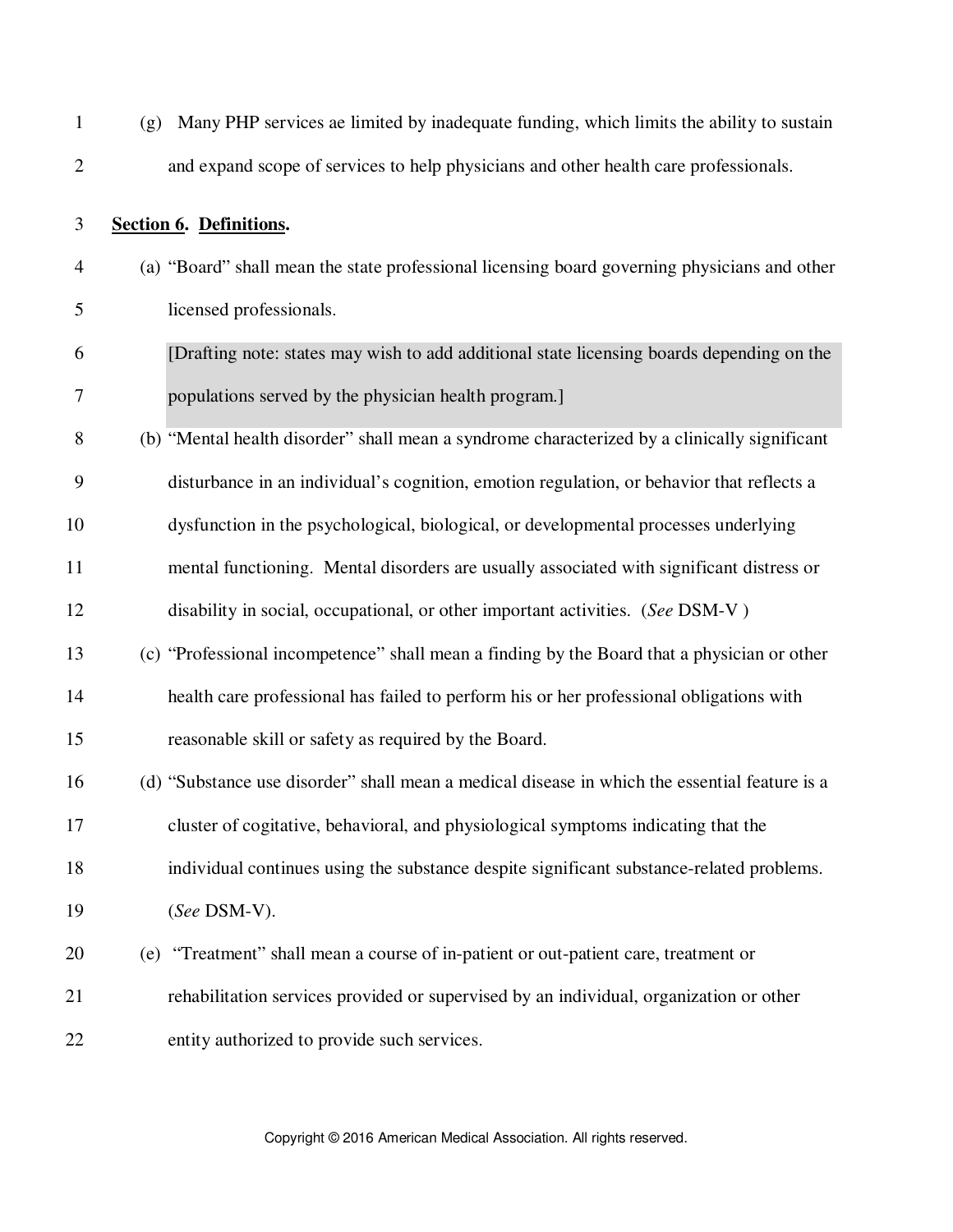| $\mathbf{1}$ | (f) "Physicians Health Program" (PHP) shall mean a confidential resource for physicians,                                            |
|--------------|-------------------------------------------------------------------------------------------------------------------------------------|
| $\mathbf{2}$ | other licensed health care professionals, or those in training suffering from addictive,                                            |
| 3            | psychiatric, medical, behavioral or other potentially impairing conditions. PHPs                                                    |
| 4            | coordinate effective detection, evaluation, treatment, and continuing care monitoring of                                            |
| 5            | physicians with these conditions. This coordination and documentation of a participant's                                            |
| 6            | progress allows PHPs to provide documentation verifying a participant's compliance with                                             |
| 7            | treatment and/or continuing care recommendations. For the purposes of this model bill, a                                            |
| 8            | PHP may include other professional assistance programs serving physicians and/or other                                              |
| 9            | health care professionals.                                                                                                          |
| 10           | (g) "Impairment", shall mean the inability to practice medicine with reasonable skill and                                           |
| 11           | safety due to 1) mental illness, 2) physical illnesses, including but not limited to                                                |
| 12           | deterioration through the aging process, or loss of motor skill, or 3) excessive use or                                             |
| 13           | abuse of drugs, including alcohol.                                                                                                  |
| 14           | (h) "Participant" shall mean a health care professional or those in training enrolled in a PHP                                      |
| 15           | pursuant to an agreement between the health care professional and the PHP.                                                          |
| 16           | (i) "Licensee" shall mean a licensed physician (or those to be licensed with respect to                                             |
| 17           | physicians in training) or other health care provider whose practice falls under the state                                          |
| 18           | licensure board.                                                                                                                    |
| 19           | <b>Section 7. Physicians Health Program.</b>                                                                                        |
| 20           | Under this Act, a PHP:                                                                                                              |
| 21           | (1) Shall have legal authority to work with all health care professional licensure boards in the                                    |
| 22           | provision of services mutually agreed upon.                                                                                         |
| 23           | (2) Shall have a voluntary, confidential track of participation for potentially impaired and/or                                     |
| 24           | ill physicians and other licensed health care professionals.<br>Copyright © 2016 American Medical Association. All rights reserved. |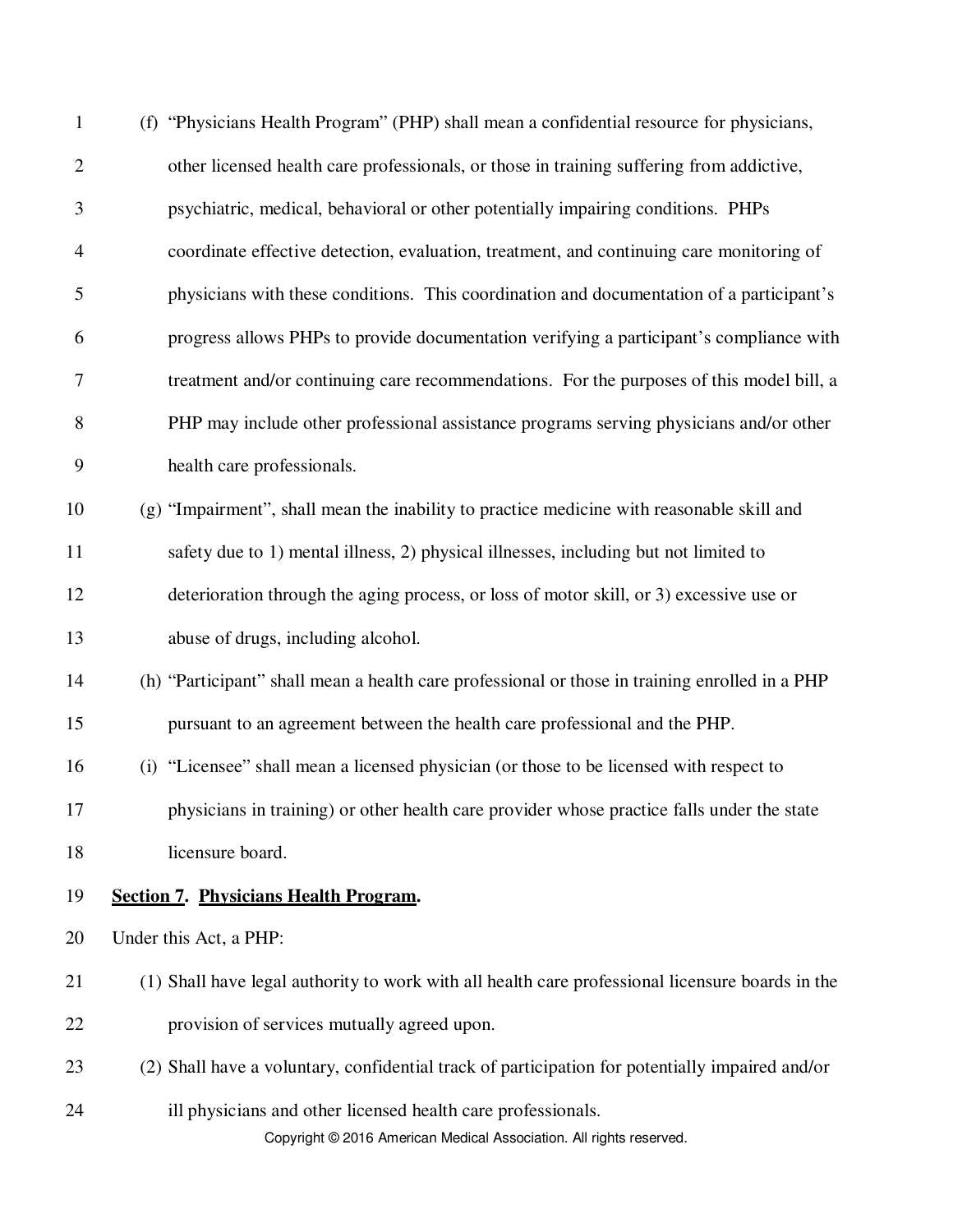| $\mathbf{1}$   | (3) Shall be immune from civil liability for the provision of services as described in this Act. |
|----------------|--------------------------------------------------------------------------------------------------|
| $\mathbf{2}$   | (4) Shall have adequate funding by the state to ensure that the PHP and licensure board can      |
| 3              | fulfill their respective missions and responsibilities as mutually agreed upon.                  |
| $\overline{4}$ | (5) Shall have peer review protection for the scope of services provided to its participants.    |
| 5              | <b>Section 8 Application to a PHP for voluntary assistance.</b>                                  |
| 6              | (a) A physician or other health care professional may voluntarily request participation in a     |
| 7              | PHP for a substance use disorder, mental health condition or other medical disease if he         |
| 8              | or she believes such participation is necessary to safeguard his or her own health and           |
| 9              | safety.                                                                                          |
| 10             | (b) A physician or other health care professional who voluntarily requests participation in a    |
| 11             | PHP for a substance use disorder, mental health condition or other medical disease shall         |
| 12             | have his or her participation and subsequent treatment deemed confidential and shall not         |
| 13             | be subject to disclosure or release to the Board or any other entity in a civil or criminal      |
| 14             | proceeding except as provided in this Act or otherwise required by law.                          |
| 15             | (c) A physician or other health care professional who voluntarily participates in a PHP for a    |
| 16             | substance use disorder, mental health condition or other medical disease shall not be            |
| 17             | required to disclose such participation or subsequent treatment to any hospital, hospital        |
| 18             | staff, health plan, government agency, or other entity that requests such information as a       |
| 19             | condition of participation, employment, credentialing, licensure, compliance or other            |
| 20             | requirement.                                                                                     |
| 21             | The failure to disclose this information shall not, by itself, be grounds for suspension,<br>1.  |
| 22             | removal or termination of employment or contract by a hospital, hospital staff, health           |
| 23             | plan, government agency, or other entity.                                                        |
|                |                                                                                                  |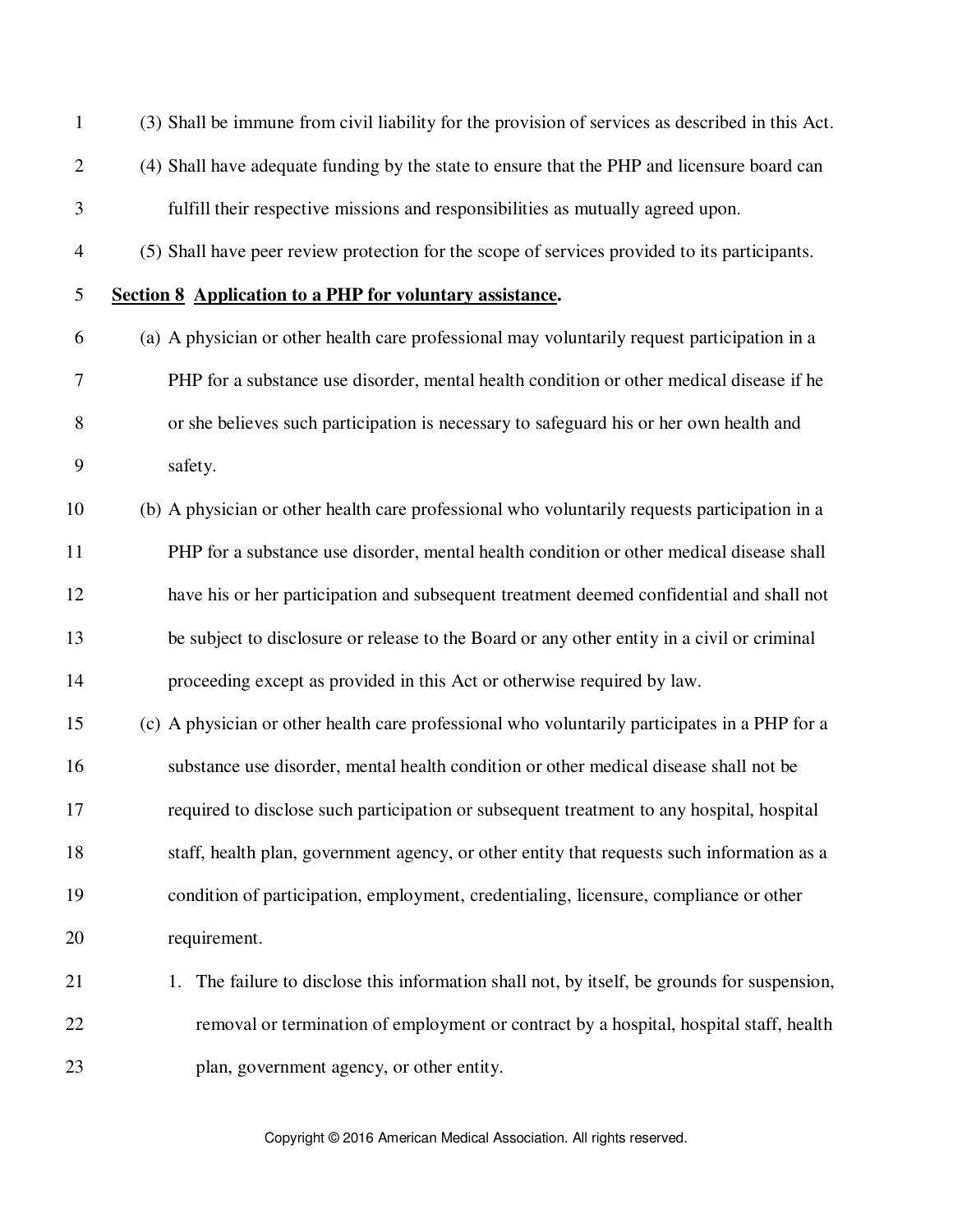| $\mathbf{1}$   | 2. The obligation to disclose this information shall not be a condition of participation,                                                                  |
|----------------|------------------------------------------------------------------------------------------------------------------------------------------------------------|
| $\mathbf{2}$   | employment, credentialing, licensure, compliance or other requirement by a hospital,                                                                       |
| $\mathfrak{Z}$ | hospital staff, health plan, government agency, or other entity.                                                                                           |
| $\overline{4}$ | (d) The PHP shall be authorized to report the physician or other health care professional to                                                               |
| 5              | the Board if the PHP reasonably believes the physician or other health care professional                                                                   |
| 6              | poses an imminent danger to the public and/or self.                                                                                                        |
| 7              | (e) The provisions of this Section shall be maintained in force providing the physician or                                                                 |
| 8              | other health care professional complies with all provisions of this Act and the state laws,                                                                |
| 9              | rules and regulations.                                                                                                                                     |
| 10             | (f) A physician may be subject to the Board with respect to his or her professional license                                                                |
| 11             | being restricted or suspended as part of the voluntary referral process.                                                                                   |
| 12             | The Board may attach additional conditions as determined by the Board.<br>1.                                                                               |
| 13             | 2. Removal of a voluntary restriction to practice medicine shall be subject to the                                                                         |
| 14             | procedure for reinstatement of license by the Board.                                                                                                       |
| 15             | 3. Except as otherwise required by this Act or other state law, the Board shall not                                                                        |
| 16             | discuss, release, publicize or otherwise publicly disclose information of the                                                                              |
| 17             | physician's or other health care professional's voluntary restriction or suspension.                                                                       |
| 18             | Section 9. Referral to a PHP.                                                                                                                              |
| 19             | (a) A physician or other health care professional who reasonably believes a colleague has a                                                                |
| 20             | substance use disorder, mental health condition or other medical disease that places the                                                                   |
| 21             | colleague's patients' health, safety and welfare in jeopardy, may confidentially report                                                                    |
| 22             | such colleague to the PHP.                                                                                                                                 |
| 23             | The name of the referring physician or other care professional's name or other<br>1.                                                                       |
| 24             | identifying information obtained by the PHP shall not be disclosed to the colleague<br>Copyright @ 2016 American Medical Association. All rights reserved. |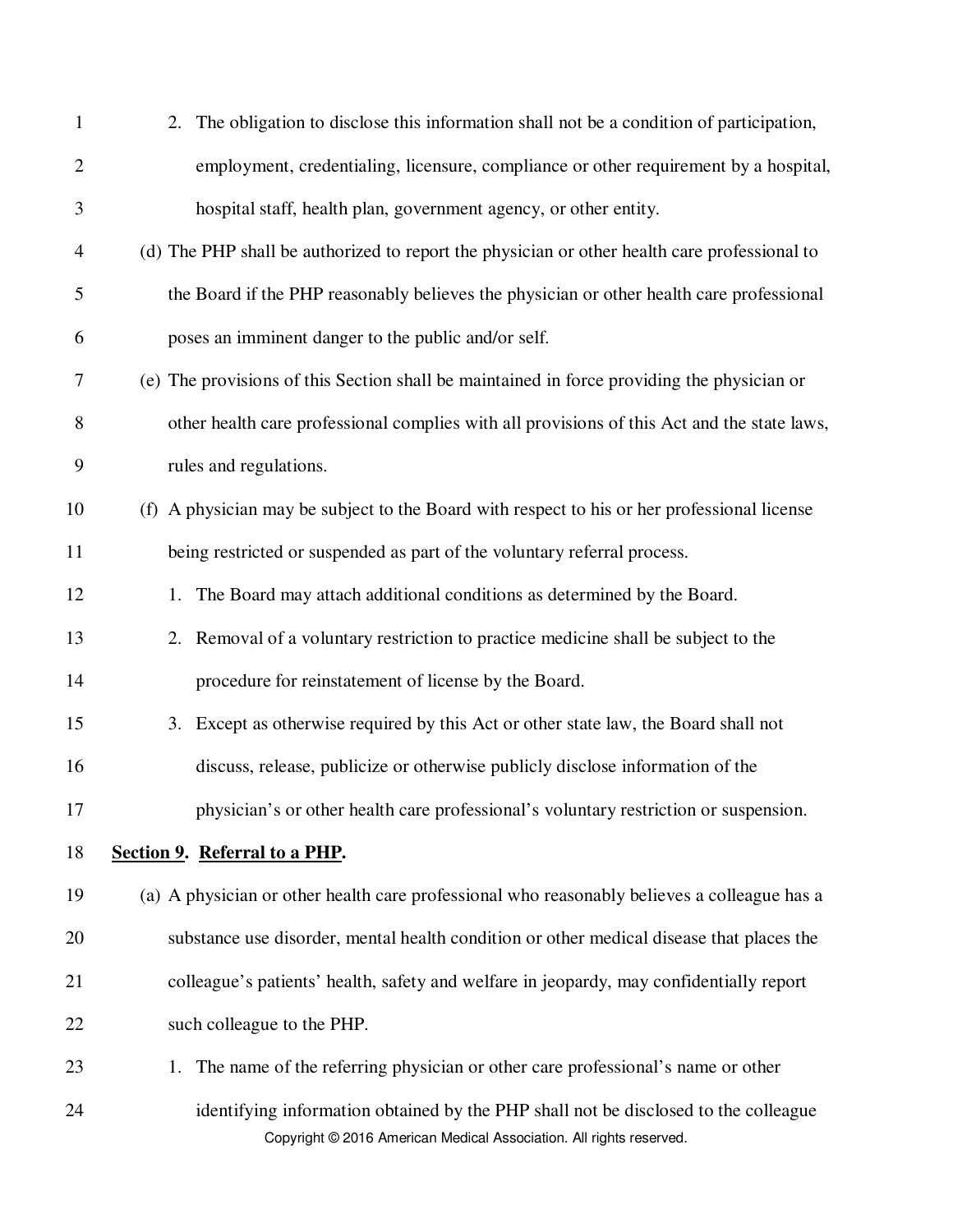| $\mathbf{1}$   | under any circumstances except as necessary and with permission to determine                                                                                 |
|----------------|--------------------------------------------------------------------------------------------------------------------------------------------------------------|
| $\mathbf{2}$   | eligibility of participation based on case specifics.                                                                                                        |
| 3              | No physician or other health care professional who has made a referral in good faith<br>2.                                                                   |
| $\overline{4}$ | shall be subject to civil or other damages as a result of such referral.                                                                                     |
| 5              | (b) The Board may refer a physician or other health care professional to the PHP under this                                                                  |
| 6              | Act.                                                                                                                                                         |
| 7              | Such referral shall be deemed confidential and not subject to disclosure in any civil,<br>1.                                                                 |
| 8              | professional or other proceeding, unless part of an official Board action.                                                                                   |
| 9              | The participant must provide consent to the PHP to provide documentation of<br>2.                                                                            |
| 10             | compliance to relieve the referring physician or institution from reporting obligations.                                                                     |
| 11             | The PHP shall report back to the Board $-$ at its discretion $-$ on the compliance of the<br>3.                                                              |
| 12             | physician or other health care professional.                                                                                                                 |
| 13             | (c) A PHP which receives a referral shall assess such report to determine whether the                                                                        |
| 14             | referred physician or other health care professional requires further screening, evaluation                                                                  |
| 15             | and/or treatment or other action as determined by the PHP and associated treatment                                                                           |
| 16             | providers.                                                                                                                                                   |
| 17             | (d) A physician or other health care professional who has been determined to require                                                                         |
| 18             | additional evaluation, treatment or other action shall be offered an option to comply with                                                                   |
| 19             | the PHP process.                                                                                                                                             |
| 20             | (g) A physician or other health care professional who complies with the PHP process under                                                                    |
| 21             | this Section shall not be reported to the Board or any other entity, and shall not be                                                                        |
| 22             | required to disclose such participation to any hospital, hospital staff, health plan,                                                                        |
| 23             | government agency, or other entity that requests such information as a condition of                                                                          |
| 24             | participation, employment, credentialing, licensure, compliance or other requirement,<br>Copyright © 2016 American Medical Association. All rights reserved. |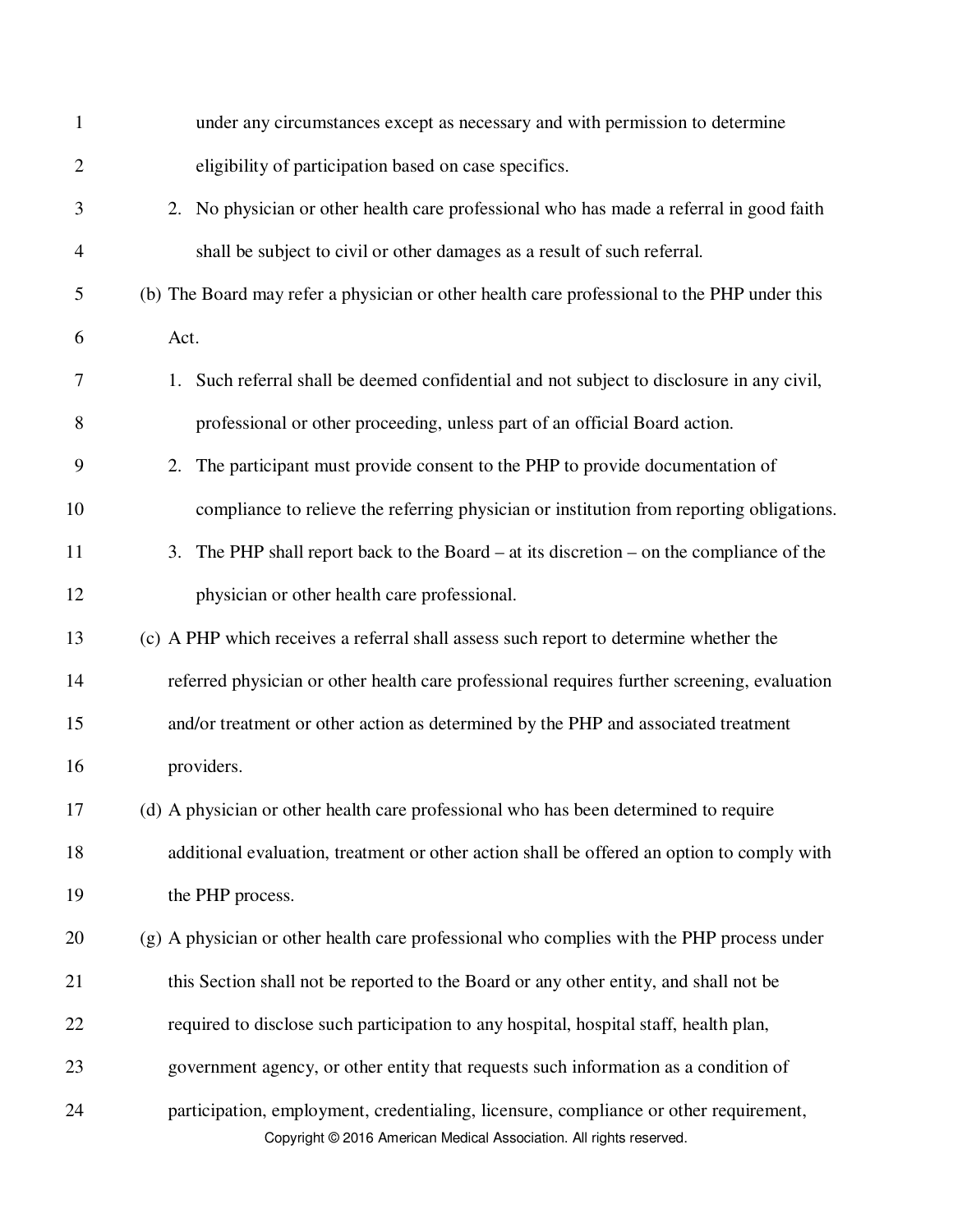| $\mathbf{1}$   | provided there has been compliance with the PHP process, and there have been no other            |
|----------------|--------------------------------------------------------------------------------------------------|
| $\overline{2}$ | violations of state licensing board regulations or patient harm.                                 |
| 3              | (e) If a physician or other health care professional fails to comply with the provisions of this |
| 4              | Section, or poses an imminent danger to the public safety, the referring individual, or          |
| 5              | institution or the PHP shall be authorized to report the physician to the Board at its           |
| 6              | discretion.                                                                                      |
| 7              | (f) Except as otherwise required by this Act or other state law, the Board shall not discuss,    |
| 8              | release, publicize or otherwise publicly disclose information the physician's or other           |
| 9              | health care professional's course of treatment.                                                  |
| 10             | Section 10. Agreement with Licensing Board.                                                      |
| 11             | (a) The Board shall have the authority to enter into an agreement with the state medical         |
| 12             | society and other professional health care associations or other entities to establish a         |
| 13             | PHP to provide for the coordination of care and treatment of physicians and other                |
| 14             | health care professionals who have a substance use disorder, mental health disease or            |
| 15             | other condition requiring treatment to ensure patient safety and participant well-               |
| 16             | being.                                                                                           |
| 17             | (b) The PHP shall, at a minimum, establish the following rules and procedures for:               |
| 18             | 1. Entering into an agreement with the licensure board providing for the                         |
| 19             | provision of services under terms mutually agreed upon;                                          |
| 20             | Contracting with or coordinating an adequate network of physicians and other<br>2.               |
| 21             | health care professionals to provide care for participants in the PHP;                           |
| 22             | 3. Receiving and assessing reports of physicians and other health care                           |
| 23             | professionals who may be in need of PHPs assistance and guidance;                                |
|                |                                                                                                  |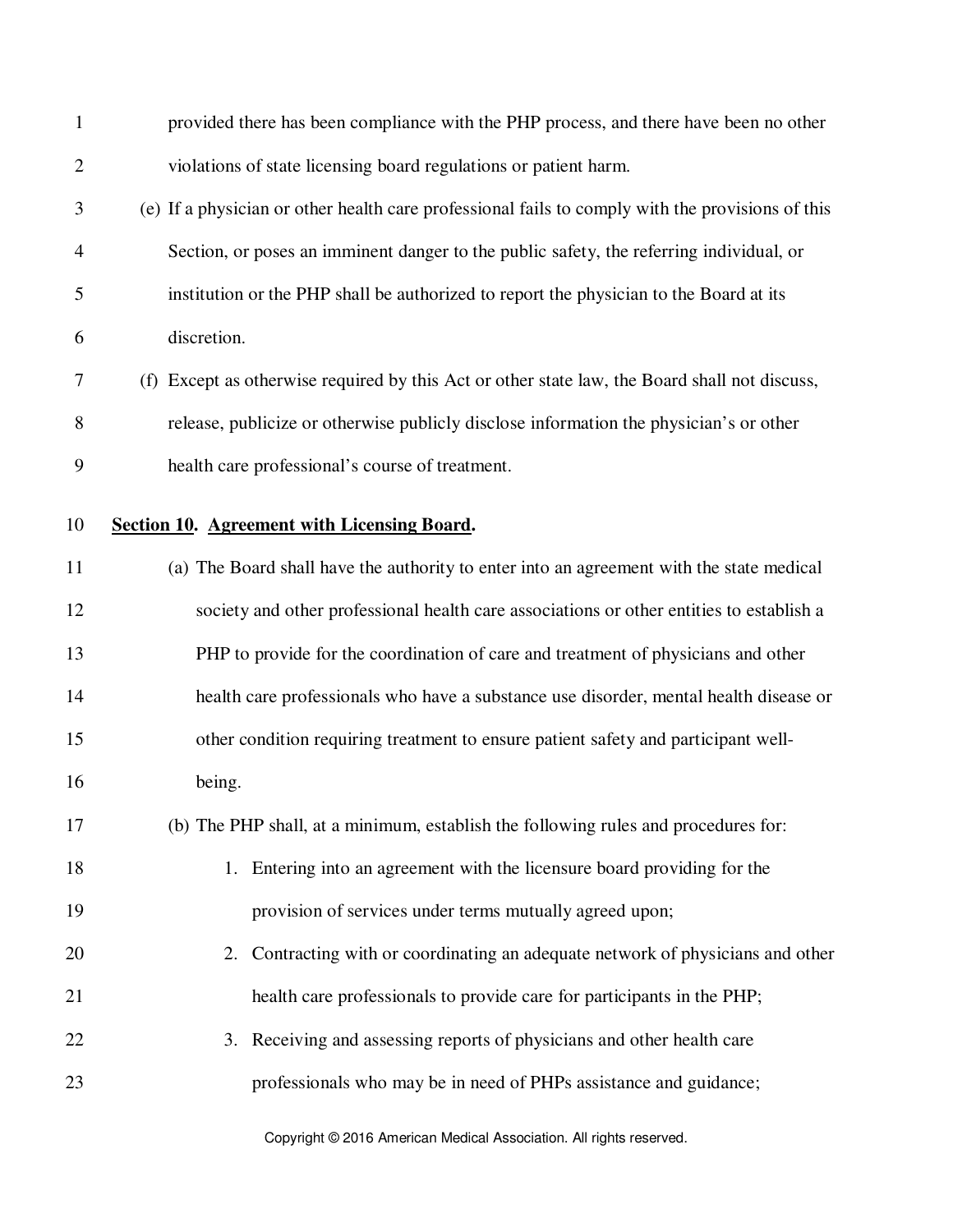| $\mathbf{1}$   | 4. Safeguarding the privacy and confidentiality of physicians and other health                            |
|----------------|-----------------------------------------------------------------------------------------------------------|
| $\overline{2}$ | care professionals who have voluntarily applied or have been referred to                                  |
| 3              | and/or received care under the direction of the PHP;                                                      |
| $\overline{4}$ | Monitoring the continuing care and support for physicians and other health<br>5.                          |
| 5              | care professionals;                                                                                       |
| 6              | Intervening when physicians or other health care professionals violate the<br>6.                          |
| 7              | terms of their care and may require additional evaluation and/or treatment                                |
| 8              | and/or referral to the Board;                                                                             |
| 9              | Reporting on the compliance of physicians and other health care professionals<br>7.                       |
| 10             | to the Board as required by this Act or associated PHP agreements;                                        |
| 11             | 8. Performing such other activities as agreed upon by the Board and the PHP;                              |
| 12             | Education on the early identification of potentially impairing conditions and<br>9.                       |
| 13             | referral to the recognized state PHP.                                                                     |
| 14             | (c) The PHP may be funded by the Board and through other such grants and                                  |
| 15             | appropriations as authorized by the state.                                                                |
| 16             | (d) Notwithstanding any other provisions of law, the PHP and its officers and members                     |
| 17             | thereof, shall not be liable in damages to any person for any acts, omissions or                          |
| 18             | recommendations made in good faith while acting within the scope of this Act.                             |
| 19             | <b>Section 10. Nullification and voidance.</b> Any contract provision, written policy, or written         |
| 20             | procedure in violation of this Section shall be deemed to be unenforceable and null and void.             |
|                | <b>Section 11. Severability.</b> If any provision of this Act or the application thereof to any person or |
|                | circumstance is held invalid, such invalidity shall not affect other provisions of applications of        |
|                | the Act which can be given effect without the invalid provision or application, and to this end the       |
|                | provisions of this Act are declared to be severable.                                                      |
|                | Copyright © 2016 American Medical Association. All rights reserved.                                       |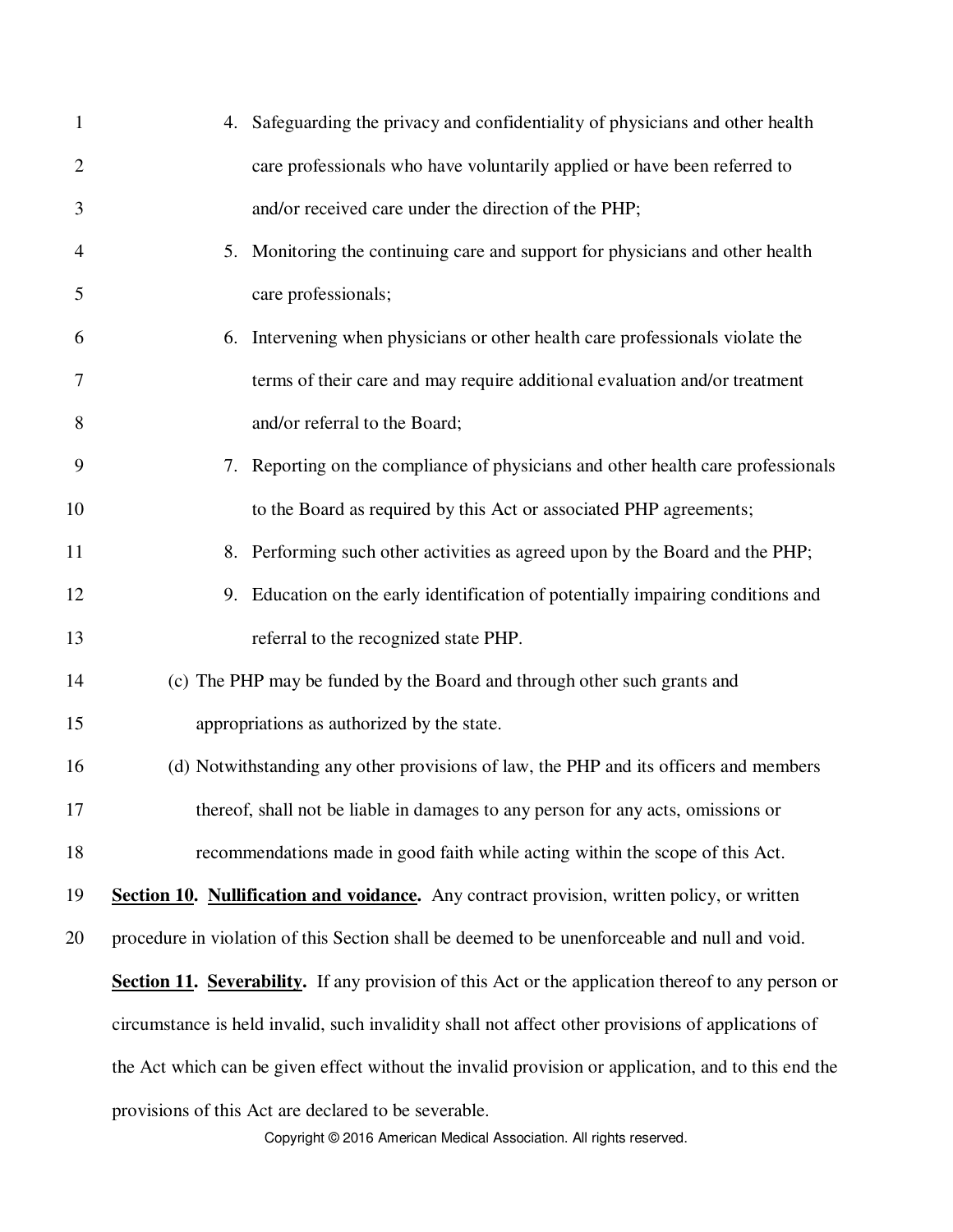## REFERENCES:

[1] The sick physician. Impairment by psychiatric disorders, including alcoholism and drug dependence. (1973). *JAMA*. 223:684-687.

[2] Annual Review of Medicine. (2012). *Physician Workforce Projections in an Era of Health Care Reform.* 63: 435-445. doi: 10.1146/annurev-med-050310-134634.

[3] Shanafelt TD, Boone S, Tan L, Dyrbye LN, Sotile W, Satele D, West CP, Sloan J, Oreskovich MR. (2012). Burnout and Satisfaction With Work-Life Balance Among US Physicians Relative to the General US Population. *Arch Intern Med.* 172(+++18):1377-1385. doi:10.1001/archinternmed.2012.3199.

[4] Hughes PH, Brandenburg N, Baldwin DC Jr., et al. (1992). Prevalence of substance use among US physicians. *JAMA*. 267:2333–2339.

[5] DuPont RL, McLellan AT, Carr G, et al. (2009). How are addicted physicians treated? A national survey of Physician Health Programs. *J Subst Abuse Treat*. 37:1–7.

[6] Bousaubin EV, Levine RE. (2001). Identifying and assisting the impaired physician. *American Journal of Med Sci.* 322: 31-36.

[7] Leape LL, Fromson JA. (2006). Problem doctors: Is there a system-level solution? *Ann Intern Med*. 144:107–115.

[8] DuPont RL, McLellan AT, White WL, Merlo L, & Gold MS (2009). Setting the standard for recovery: Physicians Health Programs evaluation review. *Journal for Substance Abuse Treatment. 36*(2): 159-171.

[9] McLellan AT, Skipper GE, Campbell, MG & DuPont, RL (2008). Five-year outcomes in a cohort study of physicians treated for substance use disorders in the United States. *British Medical Journal.* 337:a2038.

[10] Institute for Behavior and Health. (2014). *Creating a New Standard for Addiction Treatment Outcomes.* Available at: http://www.ibhinc.org/newsandpubs.html (link is external)

[11] Brooks E, Gendel MH, Gundersen DC, Early SR, Schirrmacher R, Lembitz A, & Shore JH. (2013). Physician health programmes and malpractice claims: reducing risk through monitoring. *Occupational Medicine*. 63(4):274-80. doi:10.1093/occmed/kqt036.

[12] Mee-Lee DE. (2013). The ASAM Criteria: Treatment Criteria for Addictive, Substance-Related, and Co-Occurring Conditions.

[13] Federation of State Medical Boards. (2014) US medical regulatory trends and actions. Available at:

http://fsmb.org/Media/Default/PDF/FSMB/Publications/us\_medical\_regulatory\_trends\_actions.p df (link is external)